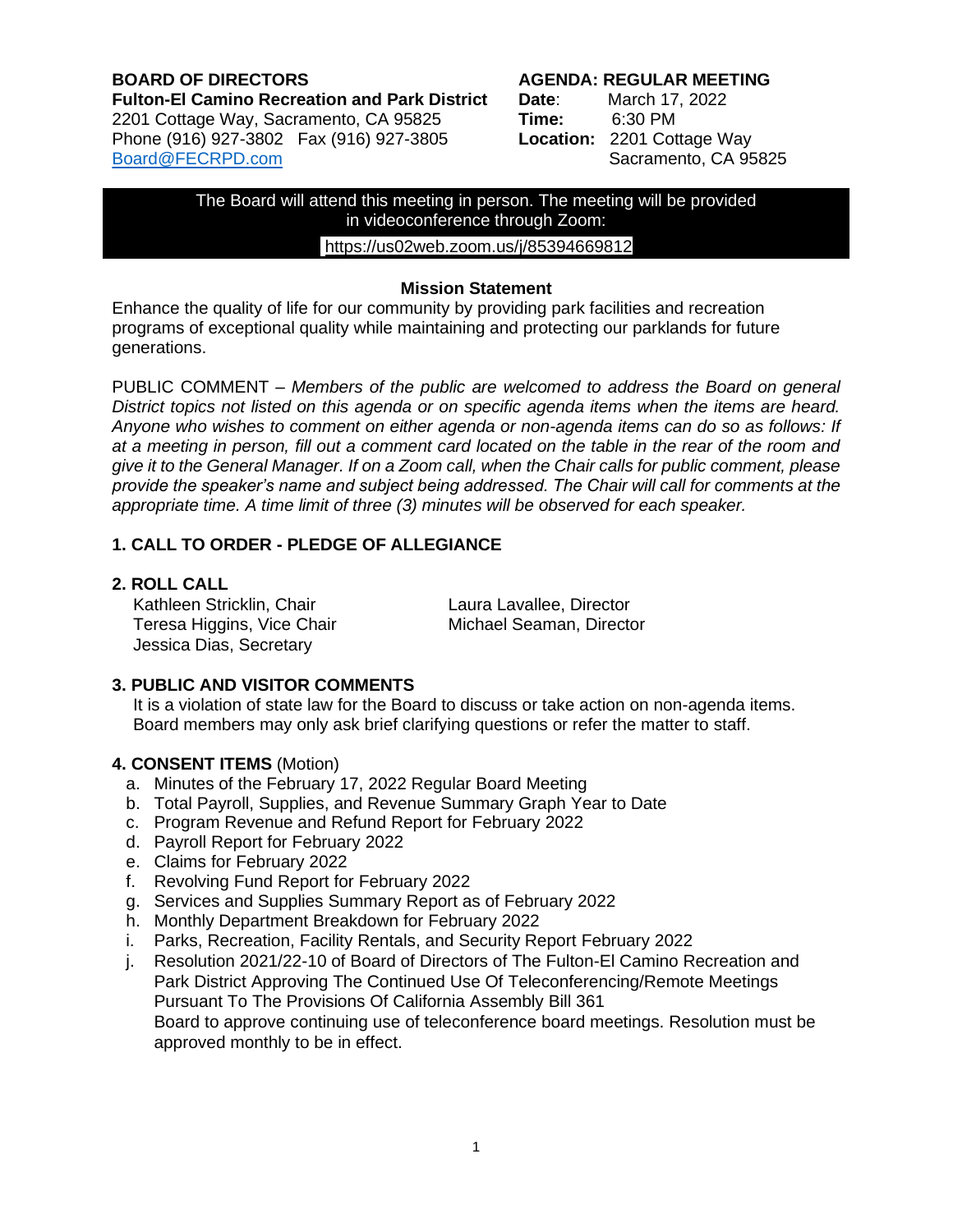# **5. DISCUSSION AND DIRECTION ITEMS (Motion or Approval Required)**

#### **5.1 Engineers Reports and Resolutions 2021/22-15 and 2021/22-16 for Assessment Districts #1 & #2** (Motion)

The Board will review Resolutions 2021/22-15 & 16, Directing the Preparation of the Engineer's Reports for the Continuation of the Annual Assessments for the Fulton-El Camino Recreation and Park District, Parks Maintenance and Recreation Improvement Assessment Districts (Assessment # 1 & Assessment # 2), FY 2022-23.

## **5.2 Resolution 2021/22-17, November 8, 2022 General Election, Notice of District Election and Publication of Election Notice** (Motion)

The Board will consider Resolution 2021/22-17, a resolution calling for the consolidation of the District's general election with the statewide election on November 8, 2022 and setting the limitations on the number of words on the candidate's statement.

## **5.3 Expansion Project Architectural Services Contract (for Approval)**

The Board will review the revised contract for Mogavero Architects for the Bohemian Park Expansion Project.

**6. INFORMATIONAL ITEMS** (No Action Required)

#### **6.1 Babcock Park Progress Report**

 The Board will review a progress report on Babcock Park and potential opening to the public status.

## **6.2 General Manager's Annual Review Preparation**

The Board will receive the evaluation template and instructions for the performance evaluation of the General Manager. The GM evaluation will be held in closed session at the April 21, 2022, board meeting.

#### **6.3 General Manager's Report**

The Board will review the General Manager's monthly report.

## **7. COMMITTEE REPORTS**

#### **Standing Committees: Personnel and Finance; Security and Community Relations; Programs, Facilities and Projects; Park Advisory Ad Hoc Committee: Districts Working Together**

Board members will provide reports on any standing or Ad Hoc committee meeting they may have attended.

#### **8. DIRECTORS' COMMENTS**

Board members will report on items of interest to the Board.

## **9. INFORMATION/CORRESPONDENCE/ANNOUNCEMENTS** (No Action Required)

- A. CARPD Annual Conference May 18-21
- B. Funding Your Future Special Districts
- C. CARPD Legislative State Report, Selected Items

# **10. ADJOURNMENT**

## **11. SIGN ALL APPROVED DOCUMENTS**

*Next Regular Board Meeting Thursday, April 21, 2022*